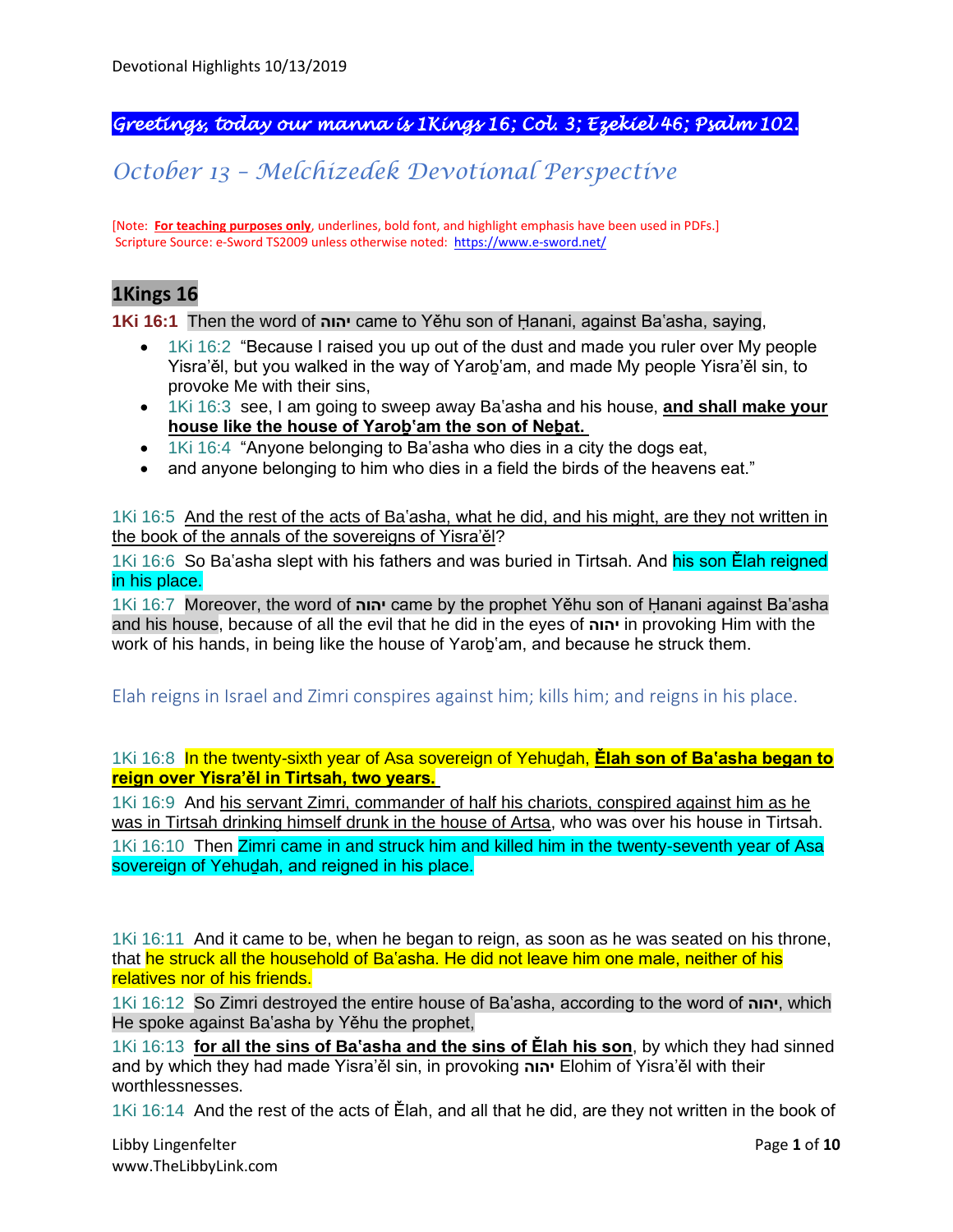the annals of the sovereigns of Yisra'ěl?

### **Zimri Reigns in Israel**

1Ki 16:15 In the twenty-seventh year of Asa sovereign of Yehuḏah, Zimri reigned seven days in Tirtsah. And the people were encamped against Gibbethon, which belonged to the Philistines. 1Ki 16:16 And the people who were encamped heard it said, "Zimri has conspired and also struck the sovereign." **So all Yisra'ěl set up Omri, the commander of the army, to reign over Yisra'ěl that day in the camp.**

1Ki 16:17 And Omri went up, and all Yisra'ěl with him, from Gibbethon, and they besieged Tirtsah.

Zimri the 'burning man' in the sovereign's burning house.

1Ki 16:18 And it came to be, when Zimri saw that the city was captured, that he went into a high place of the sovereign's house and burned the sovereign's house down upon himself with fire, and died,

1Ki 16:19 because of the sins which he had sinned in doing evil in the eyes of **יהוה**, in walking in the way of Yaroḇ'am, and in his sin which he had committed to make Yisra'ěl sin.

1Ki 16:20 And the rest of the acts of Zimri, and the conspiracy he made, are they not written in the book of the annals of the sovereigns of Yisra'ěl?

**Omri Reigns in Israel –** one evil king after another reigns over Israel.

1Ki 16:21 Then the people of Yisra'ěl were divided into two parts: half of the people followed Tiḇni son of Ginath, to make him reign, and half followed Omri.

1Ki 16:22 **But the people who followed Omri were stronger than the people who followed Tiḇni son of Ginath. And Tiḇni died and Omri reigned.**

1Ki 16:23 In the thirty-first year of Asa sovereign of Yehuḏah, **Omri became sovereign over Yisra'ěl, and reigned twelve years. He reigned six years in Tirtsah**.

1Ki 16:24 And he bought the hill of Shomeron from Shemer for two talents of silver, and built on the hill, and called the name of the city which he built, Shomeron, after the name of Shemer, owner of the hill.

#### **Adam Clarke's background on Samaria:1 Kings 16:24**

**He bought the hill Samaria of Shemer** - This should be read, "He bought the hill of Shomeron from Shomer, and called it Shomeron, (i.e., Little Shomer), after the name of Shomer, owner of the hill." At first the kings of Israel dwelt at Shechem, and then at Tirzah; but this place having suffered much in the civil broils, and the place having been burnt down by Zimri, Omri purposed to found a new city, to which he might transfer the seat of government. He fixed on a hill that belonged to a person of the name of Shomer; and bought it from him for two talents of silver, about £707 3s. 9d. Though this was a large sum in those days, yet we cannot suppose that the hill was very large which was purchased for so little; and probably no other building upon it than Shomer's house, if indeed he had one there. Shomeron, or, as it is corruptly written, Samaria, is situated in the midst of the tribe of Ephraim, not very far from the coast of the Mediterranean Sea, and about midway between Dan and Beer-sheba: thus Samaria became the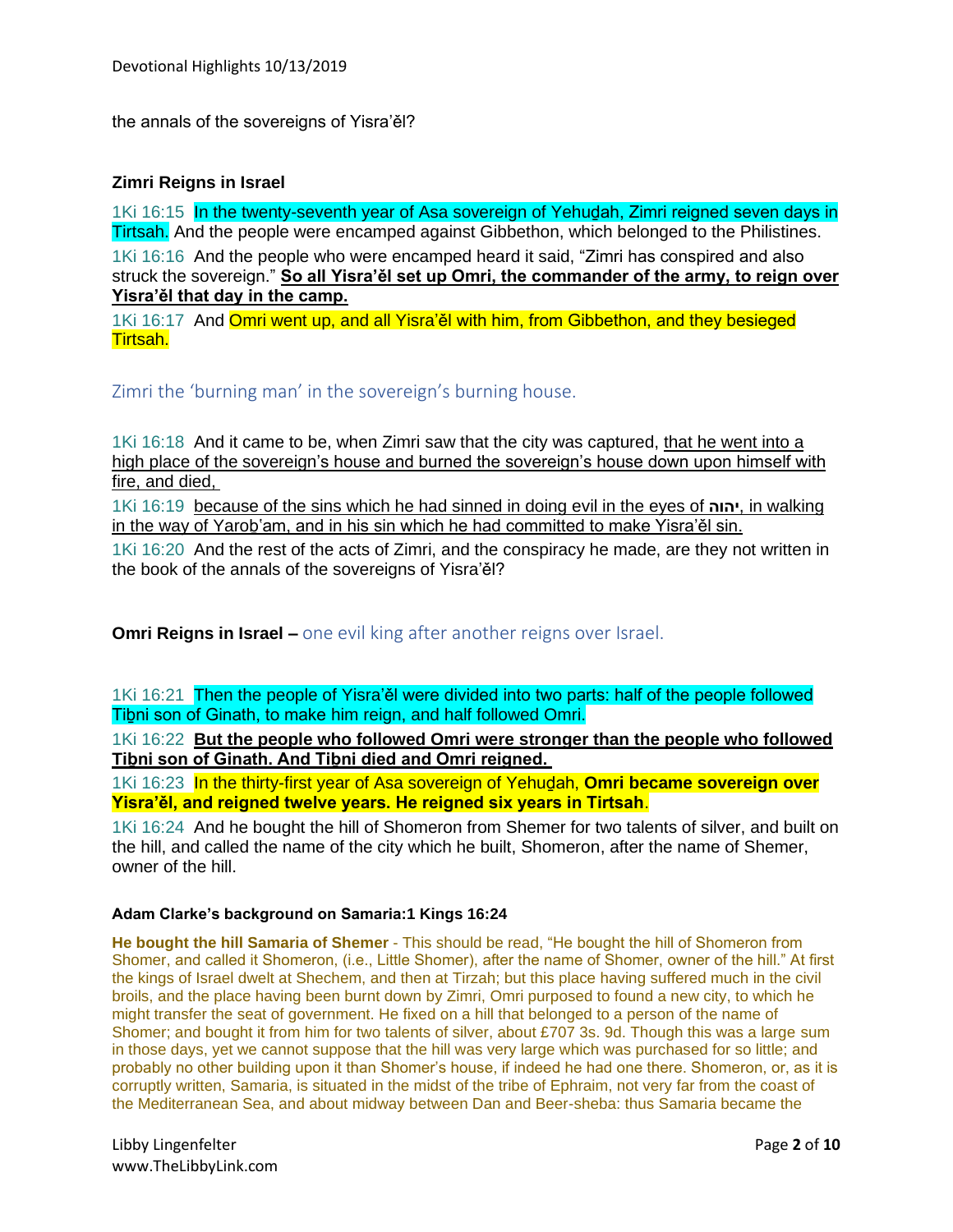capital of the ten tribes, the metropolis of the kingdom of Israel, and the residence of its kings. The kings of Israel adorned and fortified it; Ahab built a house of ivory in it, 1Ki\_22:39; the kings of Syria had magazines or storehouses in it, for the purpose of commerce; see 1Ki\_20:34. And it appears to have been a place of considerable importance and great strength.

Samaria endured several sieges; Ben-hadad king of Syria, besieged it twice, 1Ki\_20:1, etc.; and it cost Shalmaneser a siege of three years to reduce it, 2Ki\_17:6, etc. After the death of Alexander the Great, it became the property of the kings of Egypt; but Antiochus the Great took it from the Egyptians; and it continued in the possession of the kings of Syria till the Asmoneans took and razed it to the very foundation. Gabinius, pro-consul of Syria, partially rebuilt it, and called it Gabiniana. Herod the Great restored it to its ancient splendor, and placed in it a colony of six thousand men, and gave it the name of Sebaste, in honor of Augustus. It is now a place of little consequence.

#### 1Ki 16:25 And **Omri did evil in the eyes of** יהוה, and did evil more than all those before him,

1Ki 16:26 and walked in all the ways of Yarob'am son of Nebat, and in his sin by which he had made Yisra'ěl sin, provoking **יהוה** Elohim of Yisra'ěl with their worthlessnesses.

1Ki 16:27 And the rest of the acts of Omri which he did, and the might that he attained, are they not written in the book of the annals of the sovereigns of Yisra'ěl?

1Ki 16:28 So Omri slept with his fathers and was buried in Shomeron. And Aḥaḇ his son reigned in his place.

#### **Ahab Reigns in Israel**

1Ki 16:29 In the thirty-eighth year of Asa sovereign of Yehuḏah, **Aḥaḇ son of Omri became**  sovereign over Yisra'ěl. And Aḥab son of Omri reigned over Yisra'ěl in Shomeron twenty-two years.

1Ki 16:30 And Aḥaḇ son of Omri did evil in the eyes of **יהוה**, more than all those before him.

1Ki 16:31 And it came to be, as though it had been a light matter for him to walk in the sins of Yarob'am son of Nebat, that he took as wife Izebel the daughter of Ethba'al, sovereign of the Tsiḏonians. **And he went and served Ba'al and bowed himself to it**,

#### 1Ki 16:32 **and raised up a slaughter-place for Ba'al in the house of Ba'al, which he had built in Shomeron.**

1Ki 16:33 And Aḥaḇ made an Ashěrah. And Aḥaḇ did more to provoke **יהוה** Elohim of Yisra'ěl than all the sovereigns of Yisra'ěl before him.

1Ki 16:34 **In his days Ḥi'ěl of Běyth Ěl built Yeriḥo**. He laid its foundation at the cost of Abiram his first-born, and at the cost of his youngest son Sequb he set up its gates, according to the word of **יהוה**, which He had spoken through Yehoshua son of Nun.

#### **Adam Clarke's Commentary on I Kings 16:34:**

**Did Hiel the Beth-elite build Jericho** - I wish the reader to refer to my note on Jos\_6:26, for a general view of this subject. I shall add a few observations. Joshua's curse is well known: "Cursed be the man before the Lord that riseth up and buildeth this city Jericho; he shall lay the foundation thereof in his firstborn; and in his youngest son shall he set up the gates of it," Jos\_6:26. This is the curse, but the meaning of its terms is not very obvious. Let us see how this is to be understood from the manner in which it was accomplished.

"In his days did Hiel the Beth-elite build Jericho; he laid the foundation thereof in Abiram his first-born, and set up the gates thereof in his youngest son Segub; according to the word of the Lord, which he spake by Joshua the son of Nun." This prediction was delivered upwards of five hundred years before the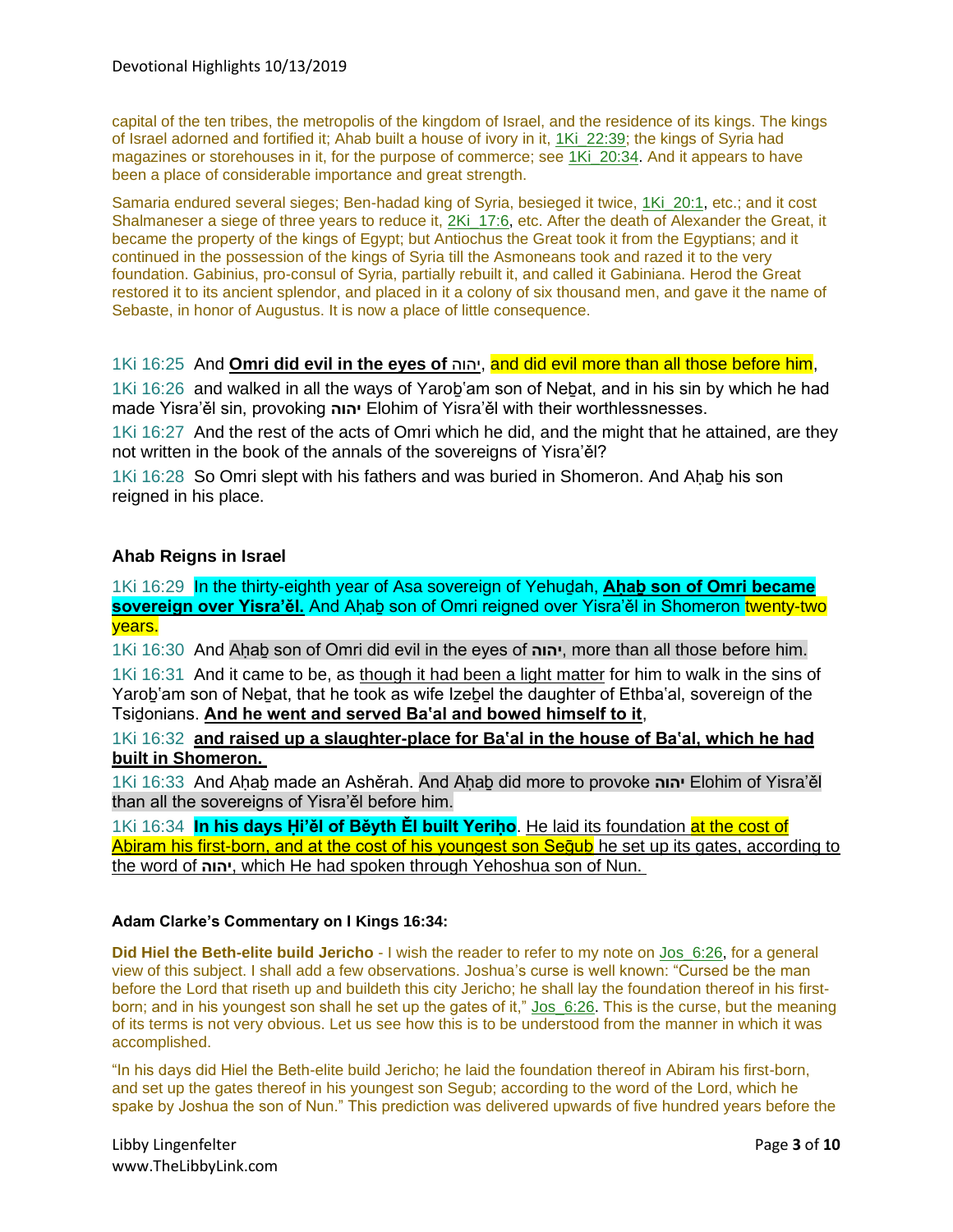event; and though it was most circumstantially fulfilled, yet we know not the precise meaning of some of the terms used in the original execration, and in this place, where its fulfillment is mentioned. There are three opinions on the words, lay the foundation in his first-born, and set up the gates in his youngest son.

1. It is thought that when he laid the foundation of the city, his eldest son, the hope of his family, died by the hand and judgment of God, and that all his children died in succession; so that when the doors were ready to be hung, his youngest and last child died, and thus, instead of securing himself a name, his whole family became extinct.

2. These expressions signify only great delay in the building; that he who should undertake it should spend nearly his whole life in it; all the time in which he was capable of procreating children; in a word, that if a man laid the foundation when his first-born came into the world, his youngest and last son should be born before the walls should be in readiness to admit the gates to be set up in them; and that the expression is of the proverbial kind, intimating greatly protracted labor, occasioned by multitudinous hinderances and delays.

3. That he who rebuilt this city should, in laying the foundation, slay or sacrifice his firstborn, in order to consecrate it, and secure the assistance of the objects of his idolatrous worship; and should slay his youngest at the completion of the work, as a gratitude-offering for the assistance received. This latter opinion seems to be countenanced by the Chaldee, which represents Hiel as slaying his firstborn Abiram, and his youngest son Segub.

But who was Hiel the Beth-elite? The Chaldee calls him Hiel of Beth-mome, or the Beth-momite; the Vulgate, Hiel of Beth-el; the Septuagint, Hiel the Baithelite; the Syriac represents Ahab as the builder: "Also in his days did Ahab build Jericho, the place of execration;" the Arabic, "Also in his days did Hiel build the house of idols - to wit, Jericho." The MSS. give us no help. None of these versions, the Chaldee excepted, intimates that the children were either slain or died; which circumstance seems to strengthen the opinion, that the passage is to be understood of delays and hinderances. Add to this, Why should the innocent children of Hiel suffer for their father's presumption? And is it likely that, if Hiel lost his first-born when he laid the foundation, he would have proceeded under this evidence of the Divine displeasure, and at the risk of losing his whole family? Which of these opinions is the right one, or whether any of them be correct, is more than I can pretend to state. A curse seems to rest still upon Jericho: it is not yet blotted out of the map of Palestine, but it is reduced to a miserable village, consisting of about thirty wretched cottages, and the governor's dilapidated castle; nor is there any ruin there to indicate its former splendor.

# **Colossians 3**

Paul is helping the Colossians and all believers that read his words, be reminded that they have 'put off' the old man and now should walk in the 'one new man' in Messiah. His peace should reign in hearts. We should publish His shalom.

Die to or put off: whoring, uncleanness, passion, evil desire and greed of gain, which is idolatry….displeasure, wrath, evil, blasphemy, filthy talk from your mouth, do not lie.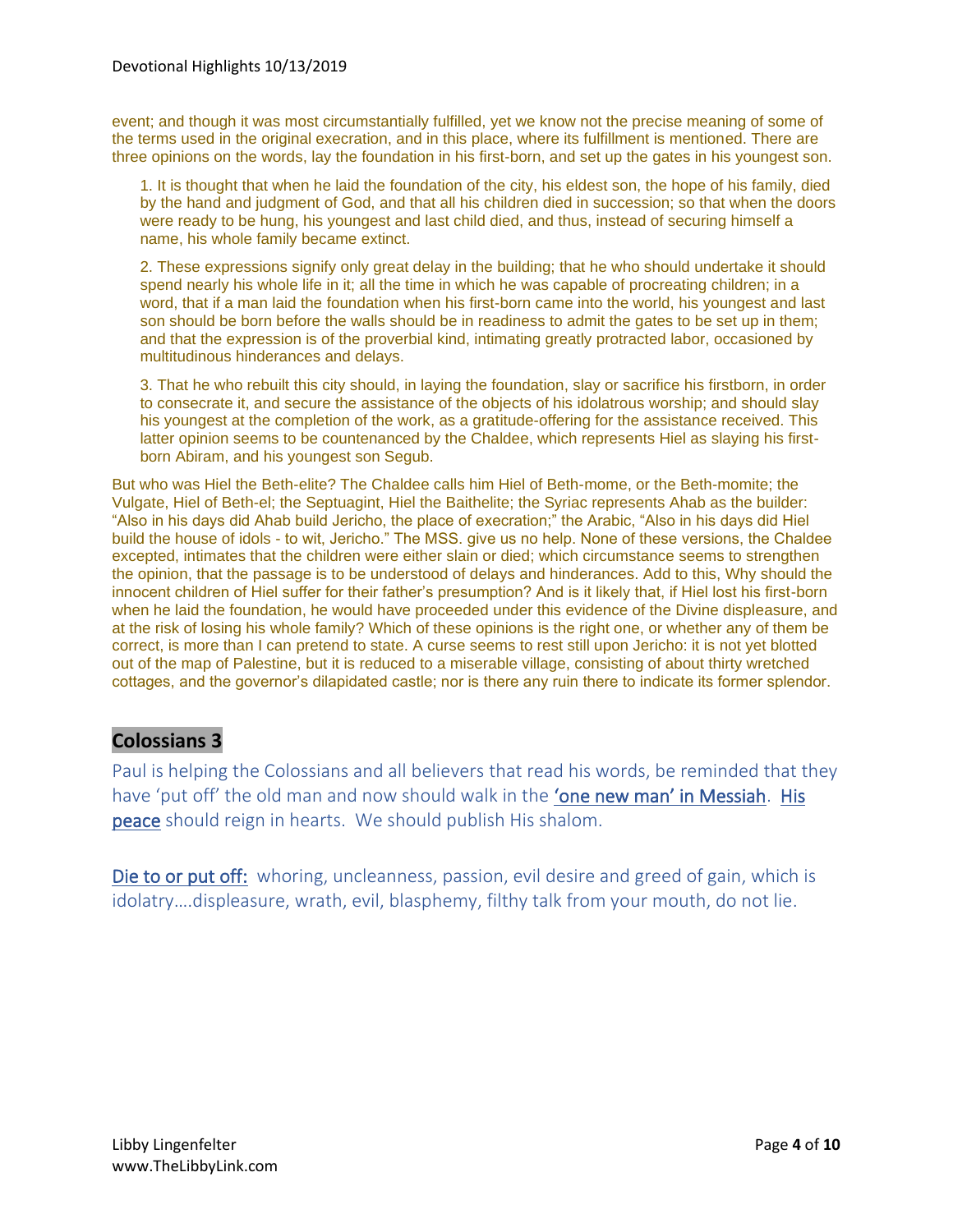Put on: put on the new one who is renewed in knowledge according to the likeness of Him who created him; where there is not Greek and Yehuḏi, circumcised and uncircumcised, foreigner, Scythian, slave, free, but Messiah is all, and in all; put on compassion, kindness, humbleness of mind, meekness, patience, bearing with one another, and forgiving each other if anyone has a complaint against another, indeed, as Messiah forgave you so also should you. But above all these *put on* love, which is a bond of the perfection.

Col 3:1 If, then, you were raised with Messiah, seek the *matters* which are above, where Messiah is, **seated at the right hand of Elohim. Psa\_110:1.** 

Col 3:2 Mind the *matters* above, not those on the earth.

Col 3:3 For you have died, and your life has been hidden with Messiah in Elohim.

Col 3:4 When the Messiah, who is our life, is manifested, then you also shall be manifested with Him in esteem.

Col 3:5 Therefore put to death your members which are on the earth: whoring, uncleanness, passion, evil desire and greed of gain, which is idolatry.

Col 3:6 Because of these the wrath of Elohim is coming upon the sons of disobedience,  $a$ Footnote:  $a$  Eph\_2:2, Eph\_5:6.

Col 3:7 in which you also once walked when you lived in them.

Col 3:8 But now, also put off all these: displeasure, wrath, evil, blasphemy, filthy talk from your mouth.

Col 3:9 Do not lie to each other, since you have put off the old man<sup>b</sup> with his practices, Footnote:  $\frac{b}{b}$  Rom 6:6, Eph 4:22.

Col 3:10 and have put on the new one who is renewed in knowledge according to the likeness of Him who created him,

Col 3:11 where there is not Greek and Yehuḏi, circumcised and uncircumcised, foreigner, Scythian, slave, free, but Messiah is all, and in all.

Col 3:12 Therefore, as chosen ones of Elohim, set-apart and beloved, put on compassion, kindness, humbleness of mind, meekness, patience,

Col 3:13 bearing with one another, and forgiving each other if anyone has a complaint against another, indeed, as Messiah forgave you so also should you.

Col 3:14 But above all these *put on* love, which is a bond of the perfection.

Col 3:15 And let the peace of Elohim rule in your hearts, to which indeed you were called in one Body, and be filled with thanks.

Col 3:16 Let the **Word of Messiah<sup>c</sup> dwell in you richly, teaching and admonishing one another in all wisdom, singing with pleasure in your hearts to the Master in psalms and songs of praise and spiritual songs.** Footnote: CSee Joh 12:48, Deu 18:19, Rev 19:13.

Col 3:17 And whatever you do in word or deed, *do* all in the Name of the Master **יהושע**, giving thanks to Elohim the Father through Him.

### **Rules for Christian Households**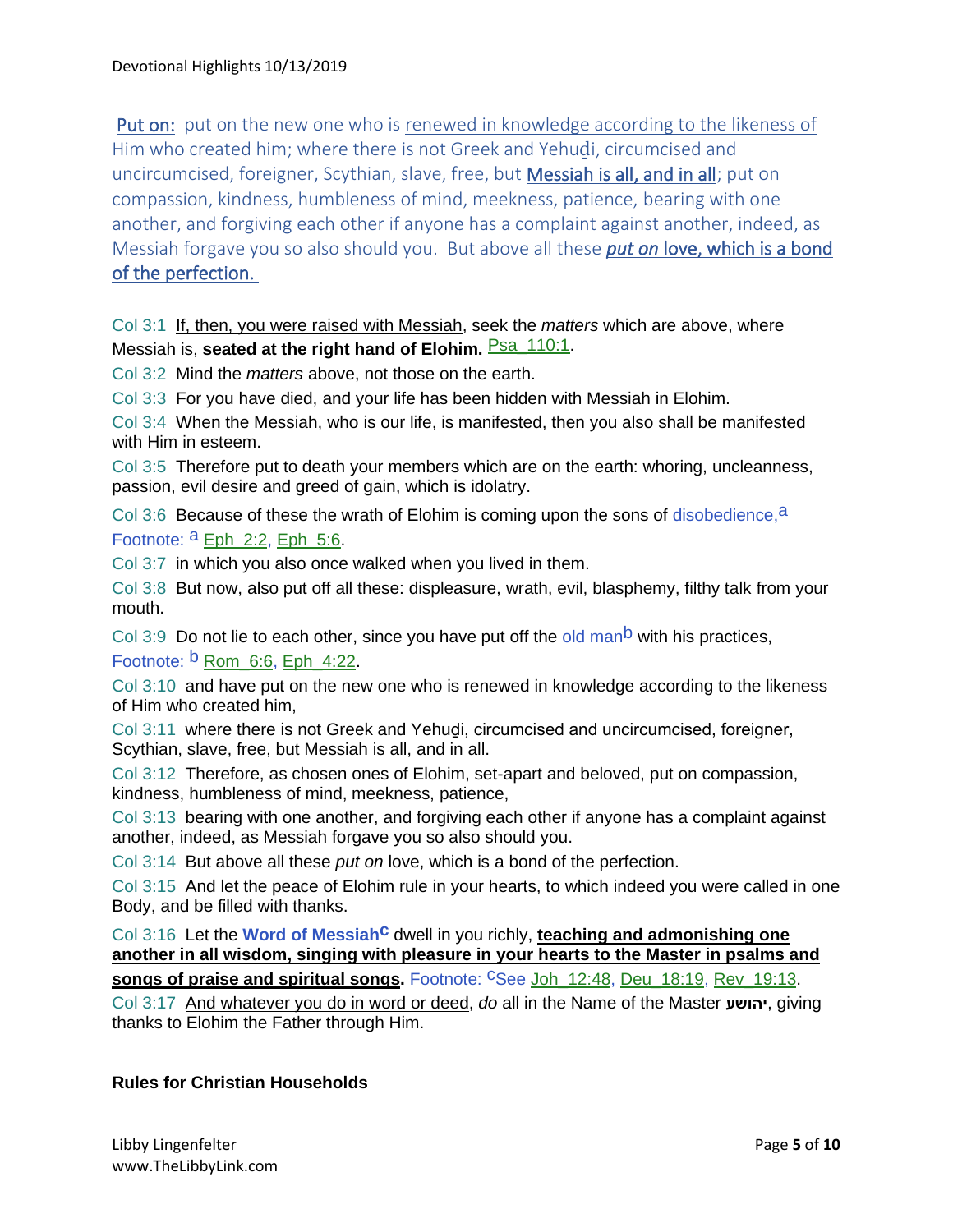Col 3:18 Wives, subject yourselves to your own husbands, as is proper in the Master.

Col 3:19 Husbands, love your wives and do not be bitter toward them.

Col 3:20 Children, obey your parents in all, for this is well-pleasing to the Master.

Col 3:21 Fathers, do not provoke your children, lest they become discouraged.

Col 3:22 Servants, obey your masters according to the flesh in all respects, not with eyeservice, as men-pleasers, but in sincerity of heart, fearing Elohim.

Col 3:23 And whatever you do, do it heartily, as to the Master and not to men,

Col 3:24 knowing that from the Master you shall receive the reward of the inheritance. It is the Master, Messiah, you serve.

Col 3:25 But he who does wrong shall be repaid for the wrong which he has done, and there is no partiality.

Luke 6 Summarizes what this should look like:

**[43](https://biblehub.com/luke/6-43.htm)**"For a good tree does not yield rotten fruit, nor does a rotten tree yield good fruit.

**[44](https://biblehub.com/luke/6-44.htm)**"For each tree is known by its own fruit. For they do not gather figs from thorns, nor do they gather grapes from a bramble bush.

**[45](https://biblehub.com/luke/6-45.htm)**"The good man brings forth what is good out of the good treasure of his heart, and the wicked man brings forth what is wicked out of the wicked treasure of his heart. **For out of the overflow of the heart his mouth speaks.**

**[46](https://biblehub.com/luke/6-46.htm)**"But why do you call Me 'Master, Master,' and do not do what I say?

**[47](https://biblehub.com/luke/6-47.htm)**"Everyone who is coming to Me, and is **hearing My words and is doing them**, I shall show you whom he is like:

**[48](https://biblehub.com/luke/6-48.htm)**"He is like a man building a house, who dug deep and laid a foundation on the rock. **And when a flood came, the stream burst against that house, but was unable to shake it, for it was founded on the rock**.

**[49](https://biblehub.com/luke/6-49.htm)**"But the one hearing and not doing, is like a man who built a house on the earth without a foundation, against which the stream burst, and immediately it fell. And the ruin of that house was great."

**Ezekiel 46** Ezekiel 46 falls within scroll 11.

# EZEKIEL 13 SCROLLS **REFERENCE CHART**

Text in Chronological Order<br>(Chapter & Verse)

Date Given in Text<br>(M/D/Y)<br>(of King Jehociachin's captivity)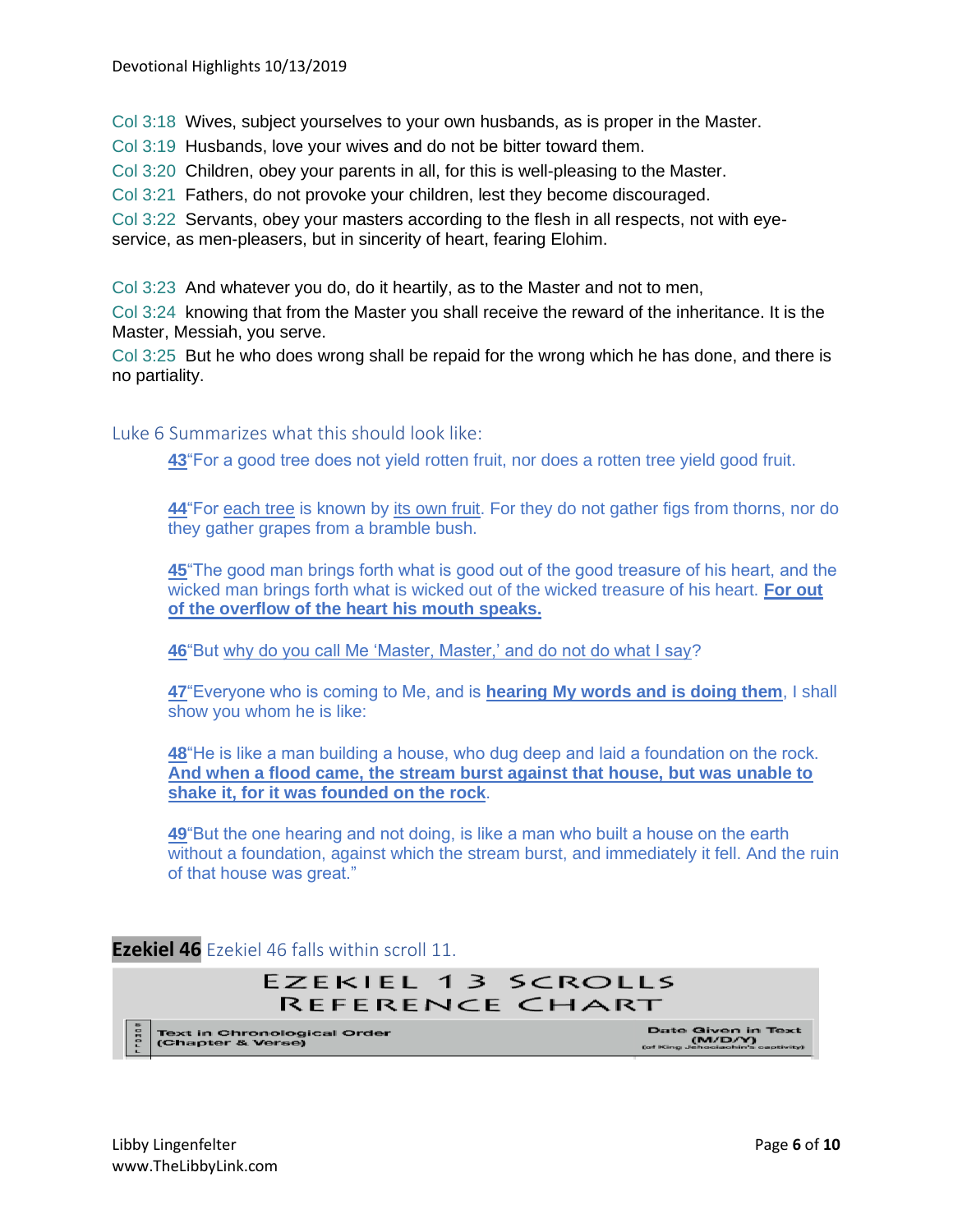40:1 - 48:35 (regulated to back of Volume as an appendix. Ez. as ambassador with a Provisional Constitution, inc.temple visions, a conditional offer of national restoration contingent on  $11$ both houses repenting. This would have been an interim constitution "until the time of reformation when the seed would come.")

10/04/25 (after 13 year silence) 43:10 purpose: to shame Israel into repentance

#### **The Prince and the Feasts**

**Eze 46:1** 'Thus said the Master **יהוה**,

- "The gate of the inner courtyard facing east is shut the six days of work, but on the sabbath it is opened, and on the day of the new *moon* it is opened.
- Eze 46:2 "And the prince shall enter by way of the porch of that gate from the outside, and he shall stand by the post. And the priests shall prepare his ascending offering and his peace offerings. And he shall bow himself at the threshold of the gate, and shall go out, but the gate is not shut until evening.
- Eze 46:3 "And the people of the land shall also bow themselves at the entrance to this gate before **יהוה**, **on the sabbaths and on the new** *moons*.
- Eze 46:4 "And the ascending offering which the prince brings to **יהוה** on the sabbath day is six lambs, perfect ones, and a ram, a perfect one.
- Eze 46:5 "And the grain offering is one ěphah for a ram, and the grain offering for the lambs, a gift of his hand, and a hin of oil for an ěphah.
- Eze 46:6 "And on the day of the new *moon*: a young bull, a perfect one, six lambs, and a ram, they should be perfect.

#### Details given for the gatherings.

Eze 46:7 "And he prepares a grain offering of an ěphah for a bull, and an ěphah for a ram, and for the lambs as his hand attains, and a hin of oil for an ěphah.

Eze 46:8 "And when the prince enters, he comes in by way of the porch of that gate, and goes out the same way.

Eze 46:9 "And when the people of the land enter before **יהוה** at the appointed times, whoever shall enter by way of the north gate to bow himself, goes out by way of the south gate. And whoever enters by way of the south gate, goes out by way of the north gate, he shall not return by way of the gate through which he came, but goes out through the opposite one.

Eze 46:10 "And the prince is to be in their midst, entering when they enter, and going out when they go out.

#### Festivals and appointed times:

Eze 46:11 "And in the festivals and in the appointed times the grain offering is an ephah for a bull, and an ěphah for a ram, and for lambs the gift of his hand, and a hin of oil for an ěphah.

Eze 46:12 "And when the prince makes a spontaneous ascending offering or spontaneous peace offerings to **יהוה**, the gate facing east shall be opened for him. And he shall prepare his ascending offering and his peace offerings as he did on the Sabbath day. And he shall go out, and after he goes out the gate shall be shut.

Eze 46:13 "And make a daily ascending offering to **יהוה** of a lamb a year old, a perfect one, preparing it morning by morning.

Eze 46:14 "And prepare a grain offering with it morning by morning, a sixth of an ěphah, and a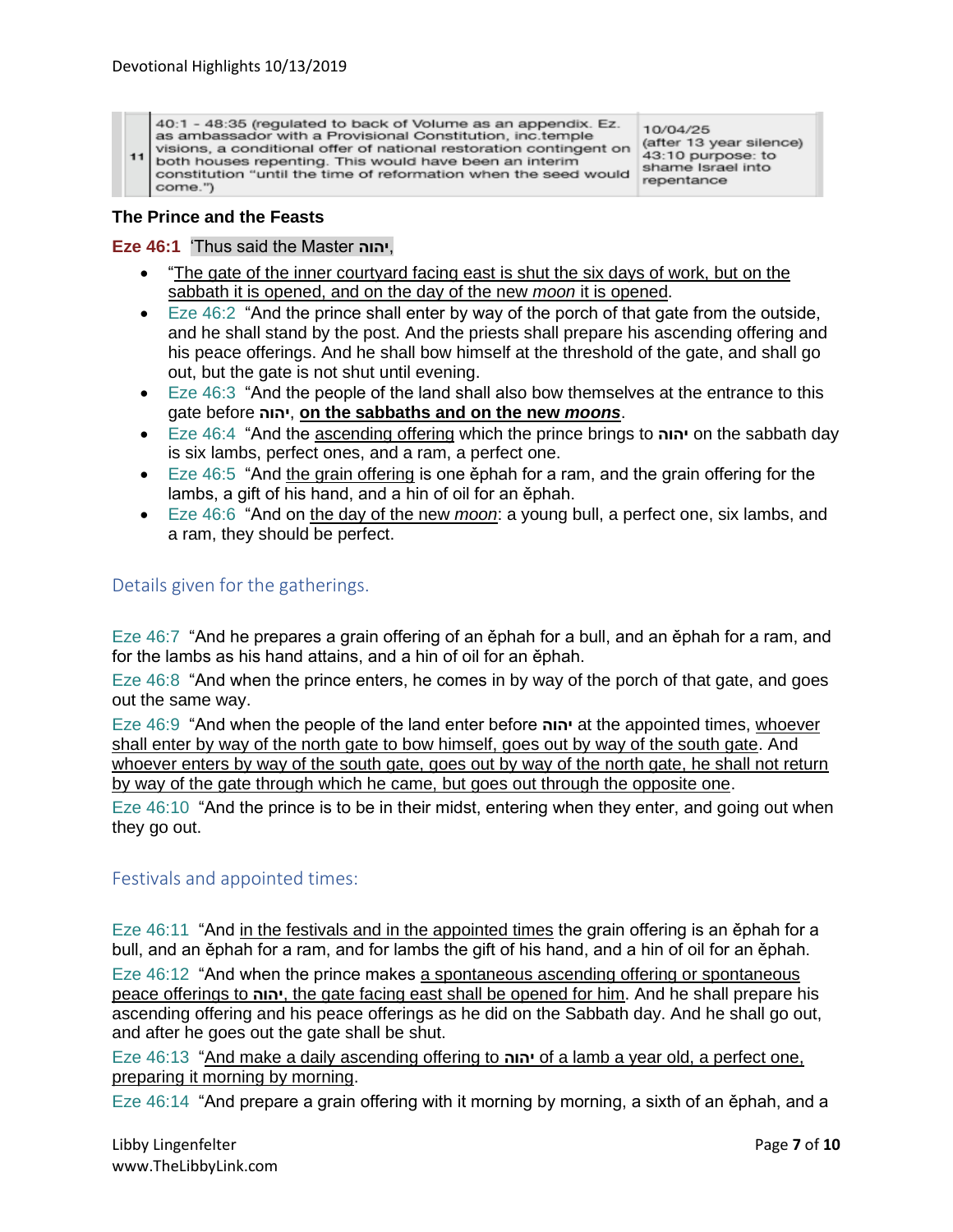third of a hin of oil to moisten the fine flour, a grain offering to **יהוה** – continual everlasting laws. Eze 46:15 "And prepare the lamb, and the grain offering, and the oil, morning by morning, a continual ascending offering."

Eze 46:16 Thus said the Master **יהוה**,

- "When the prince gives a gift of some of his inheritance to any of his sons, it belongs to his sons, it is their possession by inheritance.
- Eze 46:17 "And when he gives a gift of some of his inheritance to one of his servants, then it shall be his till the year of release, then it shall return to the prince. Only the inheritance of his sons is theirs.
- Eze 46:18 "And the prince does not take any of the people's inheritance by evicting them from their possession. He is to give his sons their inheritance from his own possession, so that none of My people are separated from his possession." ' "

## **Boiling Places for Offerings**

Eze 46:19 And he brought me through the entrance, which was at the side of the gate, into the set-apart rooms of the priests facing north. And look, **there was a place at the extreme rear toward the west.**

Eze 46:20 And he said to me, "This is the place where the priests cook the guilt offering and the sin offering, where they bake the grain offering, so as not to bring them out into the outer courtyard to set the people apart."

Eze 46:21 And he brought me out into the outer courtyard and made me pass along to the four corners of the courtyard. And look, in every corner of the courtyard was another courtyard.

Eze 46:22 In the four corners of the courtyard were courtyards covered over, forty cubits long and thirty wide, these four corners having one measure,

Eze 46:23 and a row of building stones all around in them, all around the four of them, and places for fire were made under the rows, all around.

Eze 46:24 And he said to me, "**These are the kitchens** where the attendants of the House cook the slaughterings of the people."



Possible rendering of 'Ezekiel's temple'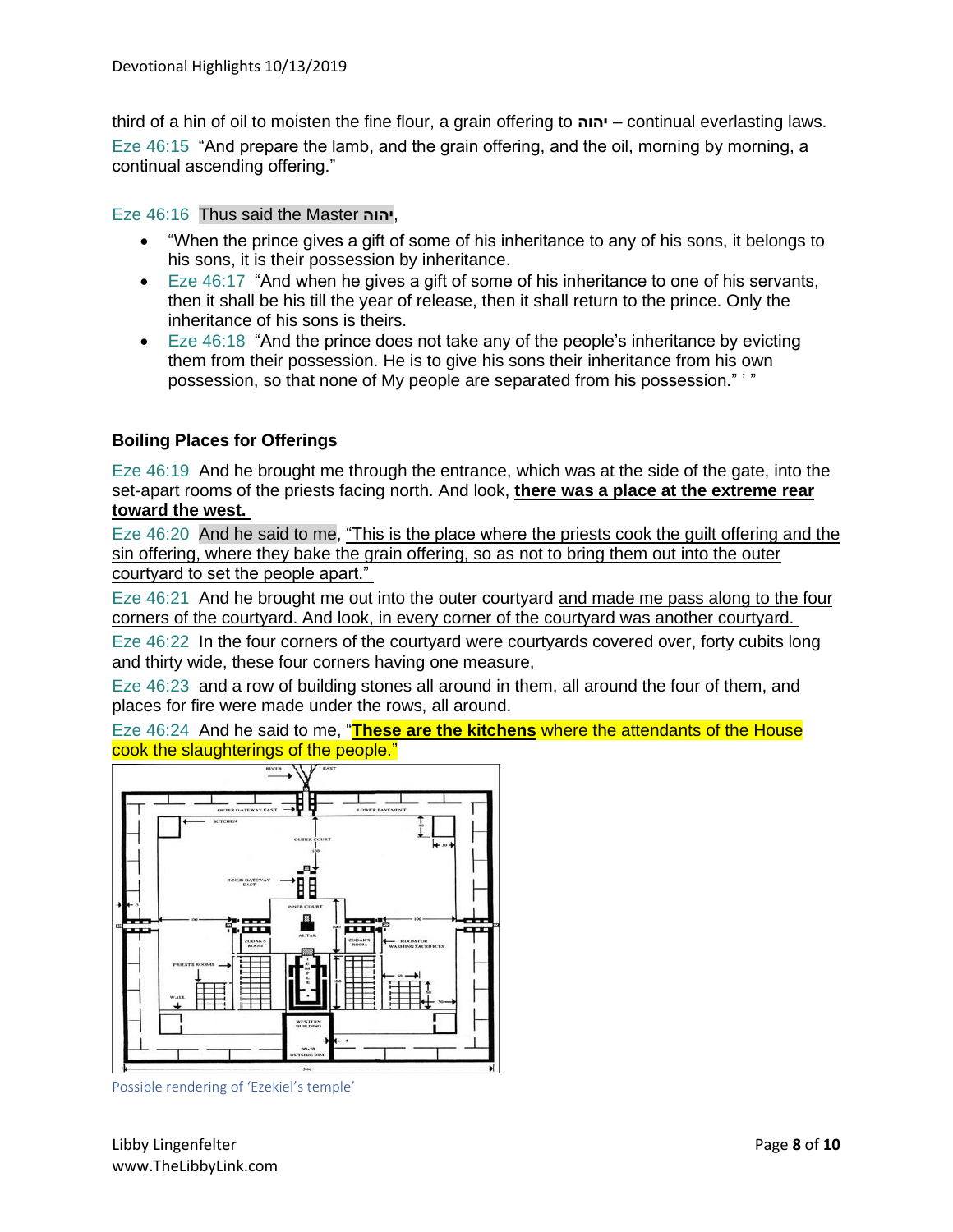# **Psalm 102**

**Psa 102:1** O **יהוה**, hear my prayer, And let my cry come to You.

Psa 102:2 **Do not hide Your face from me In the day of my distress**; Incline Your ear to me; In the day I call, answer me speedily.

Psa 102:3 For my days are consumed like smoke, And my bones are burned like a hearth.

Psa 102:4 My heart is stricken and withered like grass, For I have forgotten to eat my bread.

Psa 102:5 Because of the sound of my sighing My bones have cleaved to my flesh.

Psa 102:6 I have been like a pelican of the wilderness, I have been like an owl of the desert.

Psa 102:7 I have watched, and I am As a bird alone on the house-top.

Psa 102:8 **My enemies reproached me all day long, Those who rave against me have sworn against me.**

Psa 102:9 For I have eaten ashes like bread, And mixed my drink with tears,

Psa 102:10 Because of Your displeasure and Your wrath; For You have lifted me up And thrown me down.

Psa 102:11 My days are like a shadow that lengthens, And I wither away like grass.

Psa 102:12 **But You, O יהוה, shall be enthroned forever, And the remembrance of You be to all generations.**

Psa 102:13 You Yourself shall arise And have compassion on Tsiyon, For the time to favour her, **The appointed time, has come**.

Psa 102:14 For Your servants have been pleased with her stones, And they favour her dust. Psa 102:15 **And the nations shall fear the Name of יהוה, And all the sovereigns of the earth Your esteem,**

The second half of this Psalm speaks of YHWH appearing in His esteem. He will rightly rule. This is written to a future generation [to us] so that we should continue to be filled with praise looking forward to this day.

YHWH sees all from heaven. He hears all as well. His heart hears the groans from prisoners and those appointed to death. The Name YHWH shall be declared in Zion and His praise in Jerusalem.

Many of the inhabitance of present-day Israel don't even proclaim His Name, Yahuah, and they definitely do not want to hear the name Yahusha proclaimed. One day that will all change. He will be exalted.

### Psa 102:16 **For יהוה shall build up Tsiyon, He shall appear in His esteem.**

Psa 102:17 He shall turn unto the prayer of the destitute, And He shall not despise their prayer.

Psa 102:18 This is written for a generation to come, So that a people to be created<sup>a</sup> praise Yah. Footnote: <sup>a</sup> Psa\_22:31.

Psa 102:19 For He looked down From the height of His set-apart place; From heaven **יהוה**